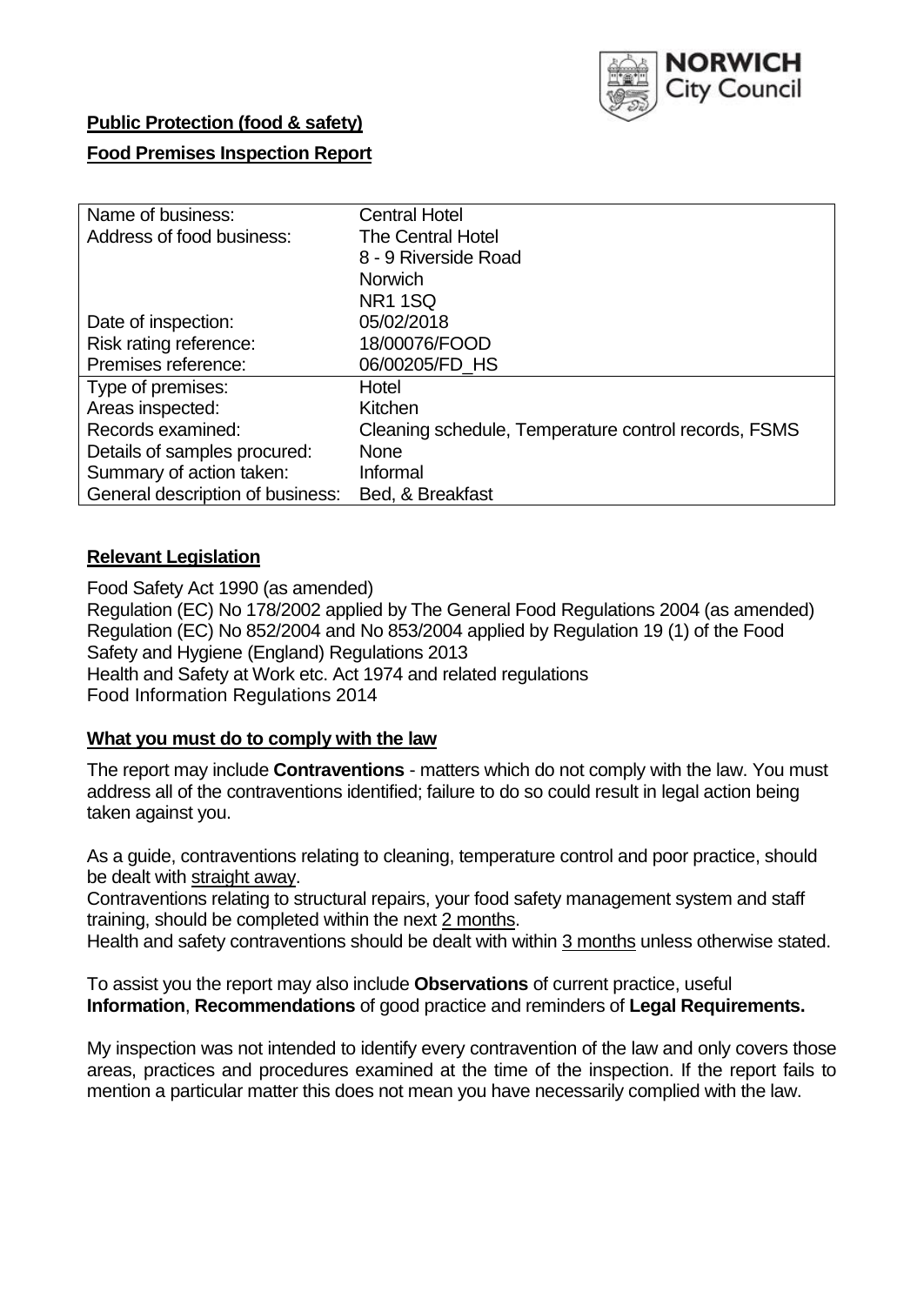# **FOOD SAFETY**

### **How we calculate your Food Hygiene Rating:**

The food safety section has been divided into the three areas which you are scored against for the hygiene rating: 1. food hygiene and safety procedures, 2. structural requirements and 3. confidence in management/control procedures. Each section begins with a summary of what was observed and the score you have been given. Details of how these scores combine to produce your overall food hygiene rating are shown in the table.

| <b>Compliance Area</b>                     |          |                  |           | <b>You Score</b> |               |    |           |    |                |  |
|--------------------------------------------|----------|------------------|-----------|------------------|---------------|----|-----------|----|----------------|--|
| Food Hygiene and Safety                    |          |                  |           | 0                | 5             | 10 | 15        | 20 | 25             |  |
| <b>Structure and Cleaning</b>              |          |                  | $\Omega$  | 5                | 10            | 15 | 20        | 25 |                |  |
| Confidence in management & control systems |          |                  | 0         | 5                | 10            | 15 | 20        | 30 |                |  |
|                                            |          |                  |           |                  |               |    |           |    |                |  |
| <b>Your Total score</b>                    | $0 - 15$ | 20               | $25 - 30$ |                  | $35 - 40$     |    | $45 - 50$ |    | > 50           |  |
| <b>Your Worst score</b>                    | 5        | 10 <sup>10</sup> | 10        |                  | 15            |    | 20        |    | $\blacksquare$ |  |
|                                            |          |                  |           |                  |               |    |           |    |                |  |
| <b>Your Rating is</b>                      | 5        | 4                | 3         |                  | $\mathcal{P}$ |    |           |    | $\overline{0}$ |  |

Your Food Hygiene Rating is 5 - a very good standard



# **1. Food Hygiene and Safety**

Food hygiene standards are high. You demonstrated a very good standard of compliance with legal requirements. You have safe food handling practices and procedures and all the necessary control measures to prevent cross-contamination are in place. Some minor contraventions require your attention. **(Score 5)**

### Contamination risks

**Observation** I was pleased to see that contamination risks were controlled.

#### Hand-washing

**Contravention** The following evidence indicated hand-washing was not suitably managed:

• there was no towel at wash hand basin

**Legal Requirement** Wash hand basins must be provided with soap and hygienic hand drying facilities.

#### Personal Hygiene

**Observation** I was pleased to see that standards of personal hygiene were high.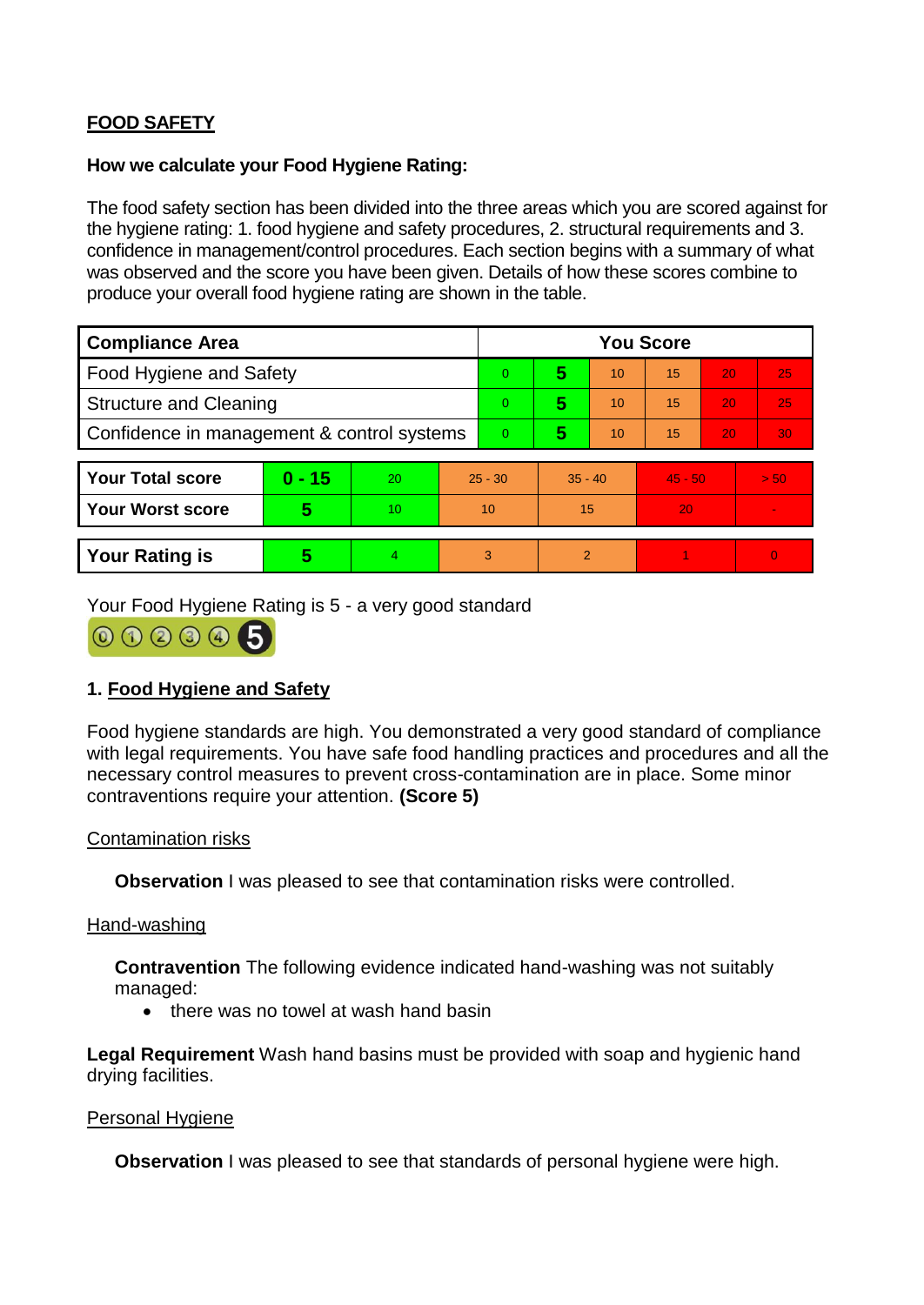### Temperature Control

**Guidance** It is essential to know that your probe thermometer is working properly. If the reading is outside these ranges you should replace your probe or return it to the manufacturer to be calibrated. A simple way to check a digital probe is to put it in iced water and boiling water:

- The readings in iced water should be between -1°C and 1°C.
- The readings in boiling water should be between 99°C and 101°C.

**Recommendation** Check the core temperature of cooked and reheated foods, particularly larger items such as joints of meat, to ensure that it reaches 75°C for 30 seconds (or equivalent). This can be helpful in addition to visual checks of the food to determine whether it is properly cooked.

### **2. Structure and Cleaning**

The structure facilities and standard of cleaning and maintenance are all of a good standard and only minor repairs and/or improvements are required. Pest control and waste disposal provisions are adequate. The minor contraventions require your attention. **(Score 5)**

### **Maintenance**

**Contravention** The following items had not been suitably maintained and must be repaired or replaced:

- split seals to the fridge
- the dishwasher casing was damaged, tape had been used to repair it.

### Facilities and Structural provision

**Observation** I was pleased to see the premises had been well maintained and that adequate facilities had been provided.

### **3. Confidence in Management**

A food safety management system is in place and you demonstrate a very good standard of compliance with the law. Food hazards are understood properly controlled managed and reviewed. Your records are appropriate and generally maintained. Your staff are suitably supervised and trained. You have a good track record. There are some minor contraventions which require your attention. **(Score 5)**

**Observation** Your SFBB/food safety management system was in place and working well. I was confident you had effective control over hazards to food.

**Observation** You had colour-coded equipment and effective separation between raw and ready-to-eat food at all stages in your operation.

**Recommendation** I recommend that you re-start recording temperatures of your hot foods.